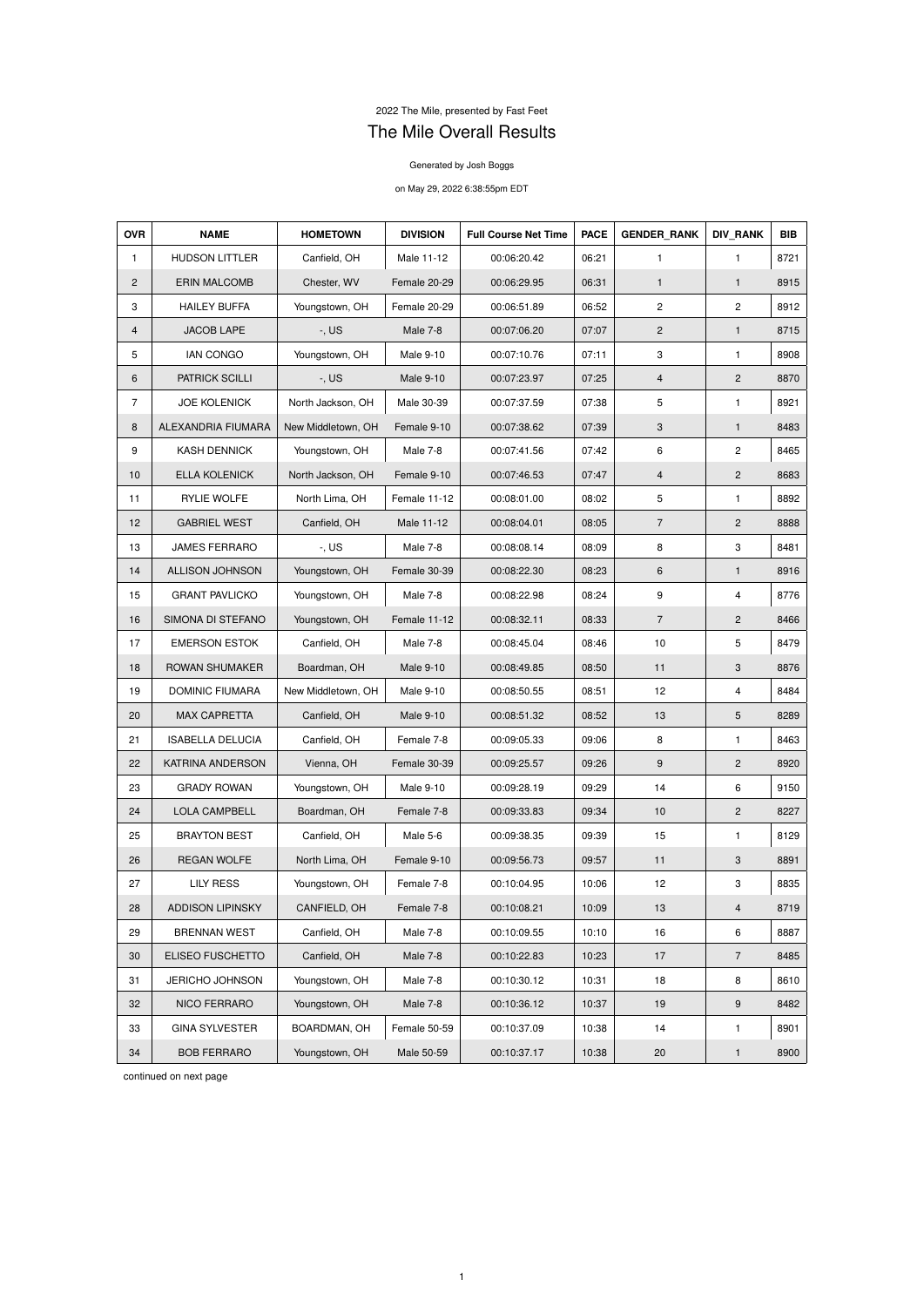continued from previous page

| <b>OVR</b> | <b>NAME</b>              | <b>HOMETOWN</b> | <b>DIVISION</b>  | <b>Full Course Net Time</b> | <b>PACE</b> | <b>GENDER_RANK</b> | <b>DIV RANK</b> | <b>BIB</b> |
|------------|--------------------------|-----------------|------------------|-----------------------------|-------------|--------------------|-----------------|------------|
| 35         | <b>BRADY BEST</b>        | Canfield, OH    | Male 5-6         | 00:10:40.53                 | 10:41       | 21                 | $\overline{c}$  | 8128       |
| 36         | <b>KANDACE BEST</b>      | Canfield, OH    | Female 30-39     | 00:10:40.89                 | 10:42       | 15                 | 3               | 8905       |
| 37         | ZACHARY PUTZIER          | Canfield, OH    | Male 5-6         | 00:10:42.75                 | 10:43       | 22                 | 3               | 8809       |
| 38         | SOPHIA GRECO             | Youngstown, OH  | Female 7-8       | 00:10:45.94                 | 10:47       | 16                 | 5               | 8486       |
| 39         | <b>LISA CONGO</b>        | Youngstown, OH  | Female 40-49     | 00:10:50.71                 | 10:51       | 17                 | 1               | 8909       |
| 40         | PAMELA ROWAN             | Youngstown, OH  | Female 40-49     | 00:10:51.04                 | 10:52       | 18                 | $\mathbf{2}$    | 8907       |
| 41         | <b>ELLA SZARI</b>        | Youngstown, OH  | Female 9-10      | 00:10:51.35                 | 10:52       | 19                 | 4               | 8881       |
| 42         | <b>LENNOX YURCHO</b>     | Canfield, OH    | Female 5-6       | 00:10:52.13                 | 10:53       | 20                 | 1               | 8893       |
| 43         | <b>JOSIE GABLER</b>      | Youngstown, OH  | Female 20-29     | 00:10:52.86                 | 10:53       | 21                 | 3               | 8911       |
| 44         | <b>JASON SZARI</b>       | Youngstown, OH  | Male 30-39       | 00:10:53.72                 | 10:54       | 23                 | $\mathbf{2}$    | 8902       |
| 45         | <b>NOAH LIPINSKY</b>     | Canfield, OH    | Male 5-6         | 00:10:59.16                 | 11:00       | 24                 | 4               | 8720       |
| 46         | <b>KRISTINA PAVLICKO</b> | Youngstown, OH  | Female 30-39     | 00:11:10.08                 | 11:11       | 22                 | $\overline{4}$  | 8894       |
| 47         | <b>EVAN BARKER</b>       | Canton, OH      | Male 5-6         | 00:11:13.35                 | 11:14       | 25                 | 5               | 8918       |
| 48         | <b>KERI BARKER</b>       | Canton, OH      | Female 40-49     | 00:11:13.44                 | 11:14       | 23                 | 3               | 8919       |
| 49         | JOSEPHINE JOHNSON        | Youngstown, OH  | Female 5-6       | 00:11:16.21                 | 11:17       | 24                 | $\overline{c}$  | 8632       |
| 50         | <b>LESLIE PHILLIPS</b>   | Girard, OH      | Female 40-49     | 00:11:38.57                 | 11:39       | 25                 | 4               | 8896       |
| 51         | <b>ADDISON RICHEY</b>    | Girard, OH      | Female 7-8       | 00:11:38.72                 | 11:39       | 26                 | 6               | 8842       |
| 52         | <b>CORA CAMPBELL</b>     | BOARDMAN, OH    | Female 7-8       | 00:12:00.95                 | 12:02       | 27                 | $\overline{7}$  | 8223       |
| 53         | <b>ANTHONY DELUCIA</b>   | Canfield, OH    | Male 9-10        | 00:12:06.58                 | 12:07       | 26                 | $\overline{7}$  | 8461       |
| 54         | <b>HADLEY SHUMAKER</b>   | Boardman, OH    | Female 7-8       | 00:12:07.96                 | 12:09       | 28                 | 8               | 8875       |
| 55         | <b>EMMA BARKER</b>       | Canton, OH      | Female 7-8       | 00:12:08.89                 | 12:10       | 29                 | 9               | 8917       |
| 56         | <b>JAIME WEST</b>        | Canfield, OH    | Male 5-6         | 00:12:16.16                 | 12:17       | 27                 | 6               | 8889       |
| 57         | ALEAH WEST               | Canfield, OH    | Female 9-10      | 00:12:36.94                 | 12:38       | 30                 | 5               | 8886       |
| 58         | <b>BHIDE SAAVI</b>       | Youngstown, OH  | Female 9-10      | 00:12:54.73                 | 12:55       | 31                 | 6               | 8865       |
| 59         | <b>SERINA MORITZ</b>     | Youngstown, OH  | Female 20-29     | 00:13:03.92                 | 13:05       | 32                 | $\overline{4}$  | 8895       |
| 60         | <b>MICHAEL HELMICK</b>   | Canfield, OH    | Male 5-6         | 00:13:22.36                 | 13:23       | 28                 | $\overline{7}$  | 8493       |
| 61         | AMELIA CAPRETTA          | Canfield, OH    | Female 5-6       | 00:13:43.25                 | 13:44       | 33                 | 3               | 8271       |
| 62         | XAVIER ROBERTSHAW        | Youngstown, OH  | Male 7-8         | 00:13:54.68                 | 13:55       | 29                 | 10              | 8846       |
| 63         | <b>AZALEA LAMARCA</b>    | Canfield, OH    | Female 5-6       | 00:14:14.89                 | 14:16       | 34                 | 4               | 8702       |
| 64         | <b>TYLER LINES</b>       | Youngstown, OH  | Male 5-6         | 00:14:25.54                 | 14:26       | 30                 | 8               | 8718       |
| 65         | <b>NEALE BOOTH</b>       | Canfield, OH    | Male 30-39       | 00:14:29.67                 | 14:30       | 31                 | 3               | 8904       |
| 66         | <b>ADRIENNE BOOTH</b>    | Canfield, OH    | Female 7-8       | 00:14:30.86                 | 14:32       | 35                 | 10              | 8159       |
| 67         | TY THEIS                 | Youngstown, OH  | Male 7-8         | 00:14:40.31                 | 14:41       | 32                 | 11              | 8882       |
| 68         | <b>NORA KOENIG</b>       | Canfield, OH    | Female 5-6       | 00:14:48.35                 | 14:49       | 36                 | 5               | 8675       |
| 69         | <b>BETHANY KOENIG</b>    | Canfield, OH    | Female 30-39     | 00:14:48.61                 | 14:49       | 37                 | 5               | 8910       |
| 70         | ALEXANDRIA MCKIM         | Canfield, OH    | Female 7-8       | 00:14:50.54                 | 14:51       | 38                 | 11              | 8728       |
| 71         | <b>RANDY HARPER</b>      | Akron, OH       | Male 60 & Up     | 00:16:17.27                 | 16:18       | 33                 | 1               | 8913       |
| 72         | <b>ANN WARGO</b>         | Akron, OH       | Female 50-59     | 00:16:19.84                 | 16:21       | 39                 | $\overline{c}$  | 8914       |
| 73         | JAYDEN PIXLEY            | Youngstown, OH  | Male 7-8         | 00:18:02.18                 | 18:03       | 34                 | 12              | 8797       |
| 74         | <b>TRAMANE PIXLEY</b>    | Youngstown, OH  | <b>Male 9-10</b> | 00:18:40.03                 | 18:41       | 35                 | 8               | 8799       |
| 75         | <b>MARISSA PIXLEY</b>    | Youngstown, OH  | Female 5-6       | 00:19:07.83                 | 19:09       | 40                 | 6               | 8798       |

continued on next page